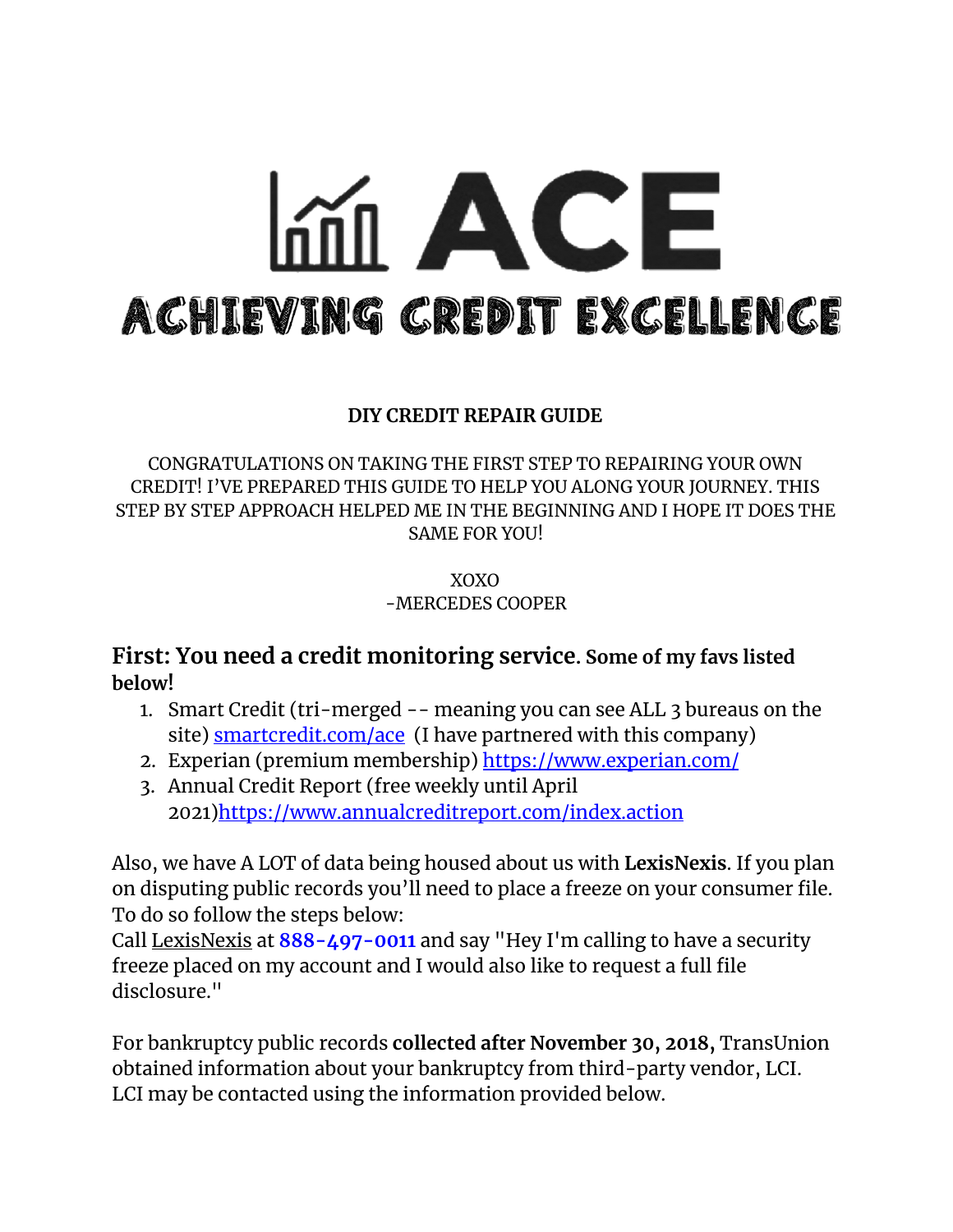LCI Consumer Center P. O. Box 1582 Burlingame, CA 94010 [www.lciinc.com/transunionconsumers/](https://www.lciinc.com/transunionconsumers/)

Another company you need to contact is **Sagestream**; they also report information about you to the 3 major credit bureaus and have been known to verify inquiries. To do so follow the steps below:

1. Call Sagestream at 888-395-0277 and request a copy of your consumer report and request that they place a freeze on your account. For more information visit their website:

[https://www.sagestreamllc.com/security-freeze/#:~:text=You%20may](https://www.sagestreamllc.com/security-freeze/#:~:text=You%20may%20also%20call%20us,00%20PM%20(Pacific%20Time).) [%20also%20call%20us,00%20PM%20\(Pacific%20Time\).](https://www.sagestreamllc.com/security-freeze/#:~:text=You%20may%20also%20call%20us,00%20PM%20(Pacific%20Time).)

## **GOT THAT DONE? GREAT LET'S MOVE ON!**

## **Second: Review your credit reports!** Start with one bureau at a time and HIGHLIGHT ALL ERRORS AND NEGATIVE ITEMS!

- **1. Personal Information - its important to remove all old data because it links to the derogatory information on your credit report. Sometimes the bureaus will use this information to validate accounts you dispute.**
	- ❏ Inaccurate Names
	- ❏ Misspelled names
	- ❏ Old addresses
	- ❏ Addresses you've never lived at
	- ❏ DOBs
	- ❏ SSNs
	- ❏ Phone numbers
	- ❏ Employers
- **2. Inquiries**
	- ❏ Unauthorized inquiries
	- ❏ Inquiries that are NOT attached to accounts
- **3. Unpaid Closed Accounts, Derogatory Student Loans, Charged Off Accounts + Collections**
	- ❏ Balances
	- ❏ Dates
	- ❏ Payment history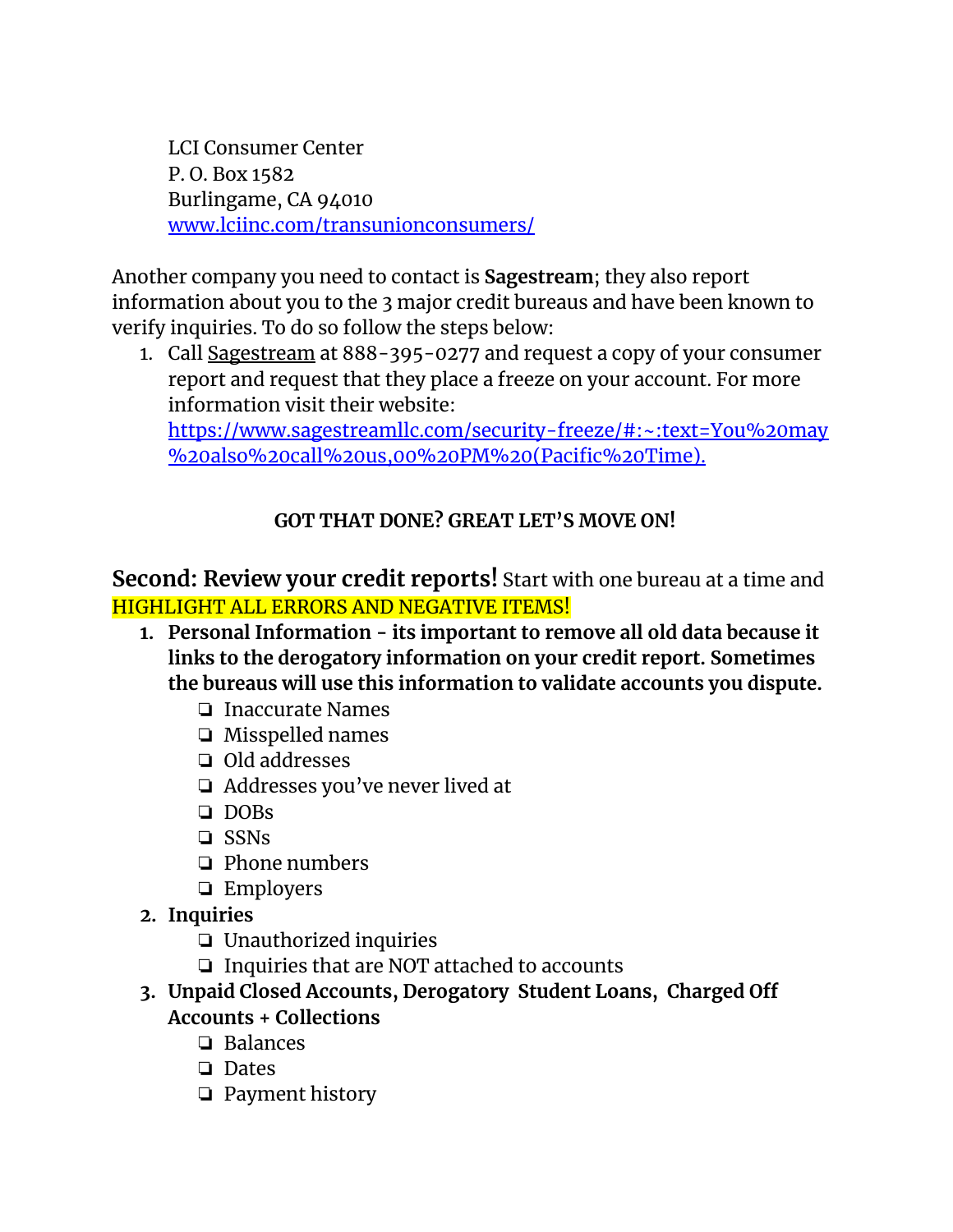- ❏ Company contact information
- ❏ Accounts that do NOT belong to you
	- ❏ Look for accounts that could belong to someone else with a similar name or same name without generation identifier
- ❏ Accounts that are closed but listed as open
- ❏ Joint accounts that ONLY belong to your spouse
- **4. Public Records**
	- ❏ Is all the information reporting the same on all 3 bureaus such as dates, court information, case/file numbers, contact information?
	- ❏ Check for lawsuits you were NOT involved in or lawsuits that are still reporting after 7 years.
	- ❏ Bankruptcies that were filed over 10 years ago.

# **Third, Dispute! Dispute! Dispute!**

- 1. Once you have the items ready to dispute, create your letters. You can either create your own letters or purchase letters you need from my site here: [www.achievingcreditexcellence.com/shop](http://www.achievingcreditexcellence.com/shop)
- 2. Dispute 5 items per letter, per bureau.
- 3. The bureaus have 30 days to investigate and inform you of the outcome of an account and that 30 days starts the day they receive your letter, not when you send it!
- 4. More tips below on the disputing process!

# When sending dispute letters here are some tips:

#### **WHEN CONTACTING THE COLLECTION AGENCIES:**

▪ Send CERTIFIED (it's okay if you choose not to — but you MUST keep up with dates)

▪ Do not sign your letters (only print your name if you write on this document — lessens the chance of them comparing signatures and validating debt on any documents you may have signed.

▪ Do NOT send the agency a copy of your ID. Do NOT send any additional information even if they ask. You are NOT on their payroll.

▪ Do respond to collection letters by sending a Debt Validation letter first.

▪ Do politely tell the rep who calls you from a collection agency to stop calling you and contact you via mail only and hang up. If they email you, respond by sending a debt validation letter to the company.

▪ Do NOT agree to payments over the phone.

#### **WHEN CONTACTING THE CREDIT BUREAUS:**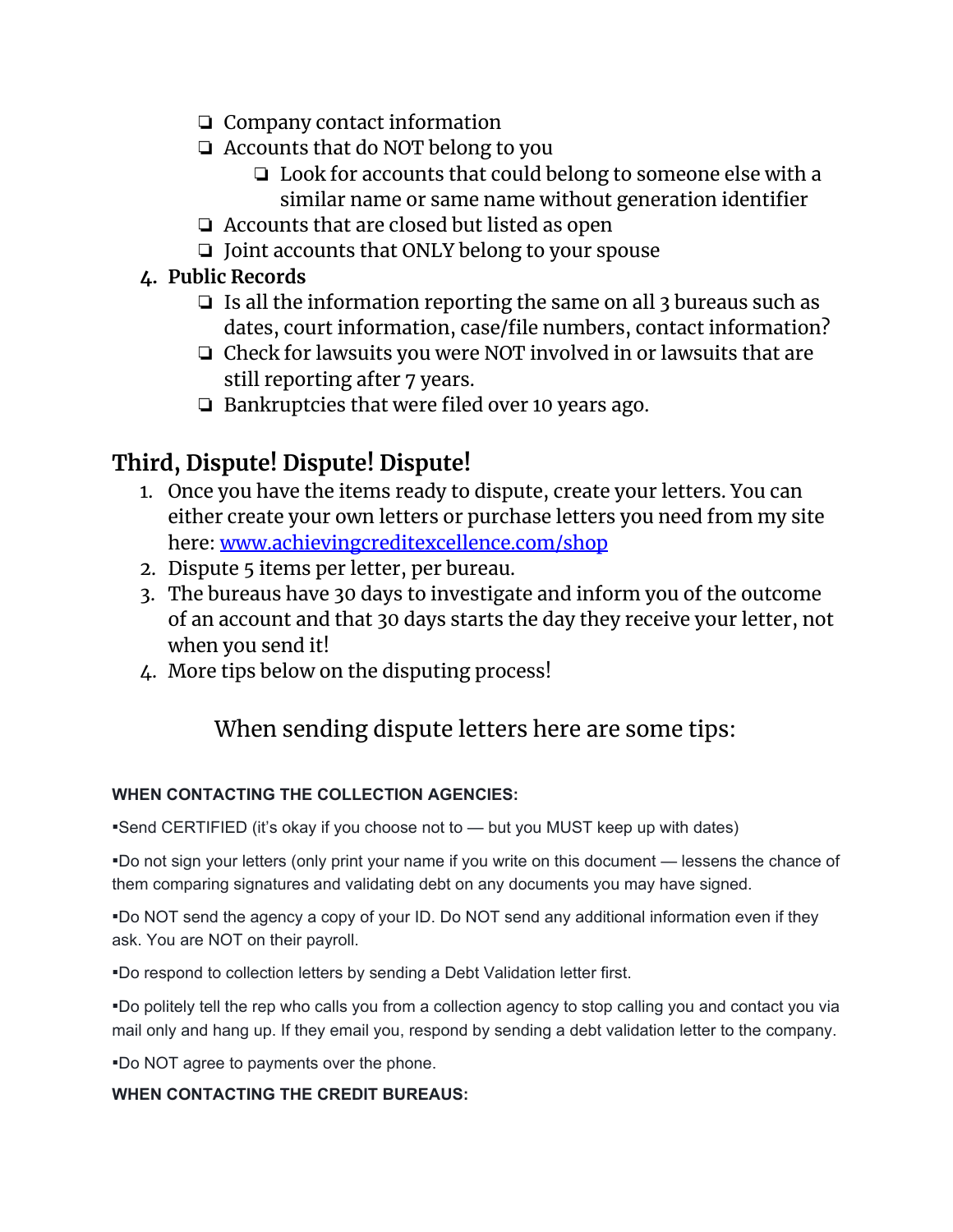Do NOT feel obligated to send all dispute letters certified (I know it can get expensive — sending certified is completely optional)

◆ Do include a copy of your identification (copy of DL + SSN card) — if your address is different on your license, send a utility bill.

Do NOT sign any letters you hand write or type (same as collection agencies - if the bureaus can furnish proof provided by the original creditor — if you sign your letters all they have to do is compare signatures to verify debt — let's not make it easy for them)

Do specify an action you want them to take on each letter (Update, remove late payment, delete account) they need to know what to do for accounts disputed.

#### **WHEN CONTACTING THE CREDITOR:**

▲ Do know your states SOL (statute of limitations) to avoid being sued.

▲ Only contact them directly via mail if you are sending a goodwill letter or are trying to settle the account by sending a Pay to Delete letter and be prepared to pay if they agree — BUT they don't have to agree to either option.

▲ Do NOT send a copy of your DL or SSN (it's their responsibility to keep up with all documents that verify your identity)

▲ Do NOT call them. Do NOT discuss payments over the phone. (No paper trail + could reset debt time clock if you agree to payment and don't and now you're back at square one and the account stays on your credit longer)

#### **OTHER THINGS TO REMEMBER:**

- $\star$  DO NOT DISPUTE ONLINE -- by doing so you give up rights to arbitration and agree to a 3 day investigation.
- ★ DO NOT RESEND THE SAME DISPUTE LETTER OVER AND OVER get more firm with each letter and always follow up. You have a right to know what information the bureaus have about you, the right to know who furnished the information and the right to know the procedure used to verify the information that is being reported.
- ★ KEEP YOUR CREDIT UTILIZATION UNDER 30% ON ALL OF YOUR CREDIT CARDS!
- ★ BE PREPARED FOR STALL TACTICS:
	- The bureaus will send you a letter in response to your dispute requesting more ways to validate your identity even after you've sent your 2 forms of ID don't fall for their tricks! Call them out and let them know you won't stand for it. Demand an investigation of your dispute.
- $\star$  If a creditor fails to validate your debt: